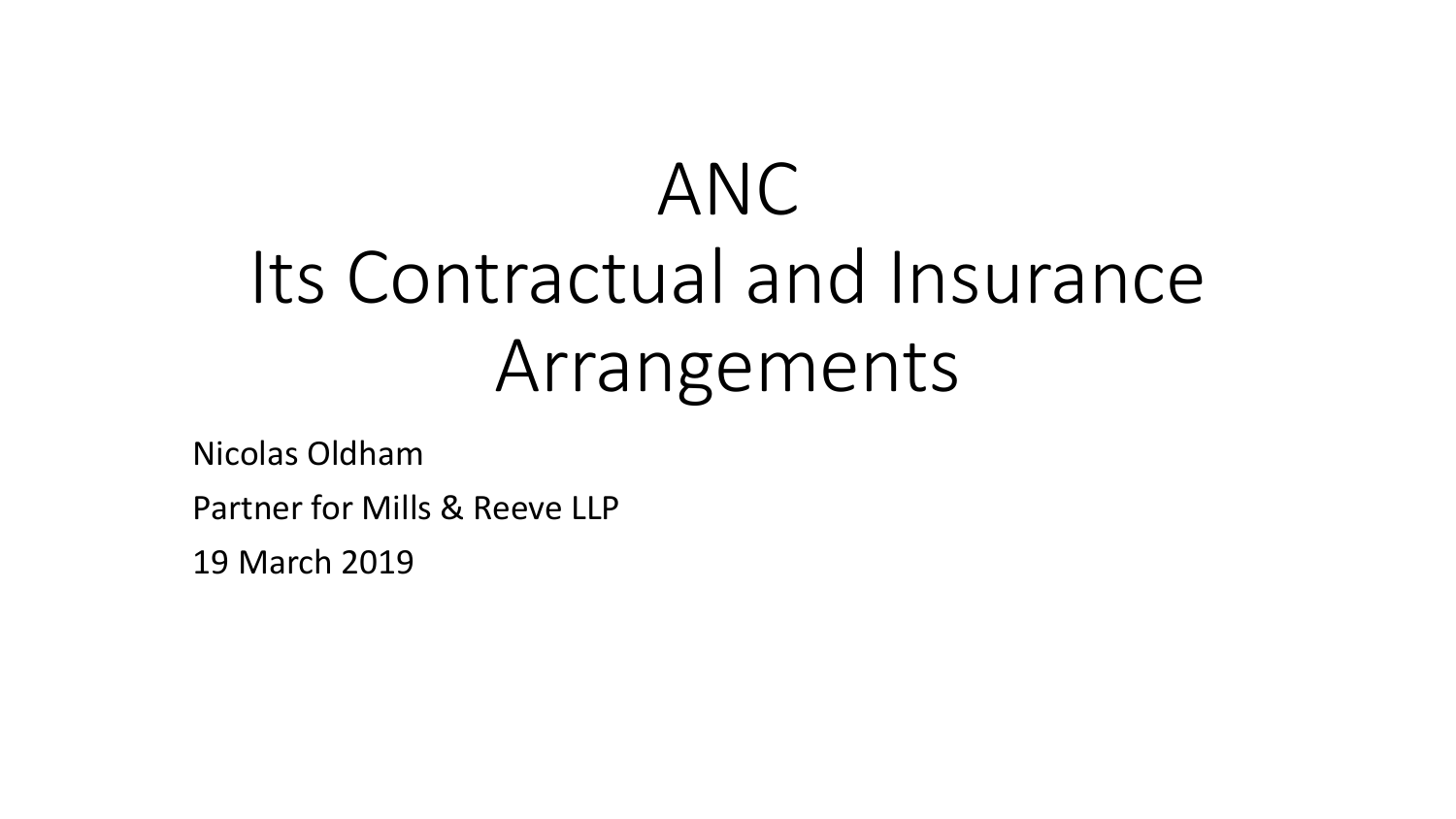### About your speaker - Nicolas Oldham





**Q** London

Contact Nicolas •[+\(44\)\(0\)20 7648 9246](tel:+442076489246) •[Nicolas.Oldham@mills-reeve.com](mailto:Nicolas.Oldham@mills-reeve.com) •LinkedIn

From our London office, I head up the firm's Construction and Engineering Risks practice - a national offering across five offices.

For almost thirty years, I have dealt with claims against most professionals. Since 1995, I have dealt exclusively with claims against construction professionals, including surveyors and valuers. I have substantial experience of court proceedings, arbitration proceedings, adjudication and ADR. I very much enjoy being instructed to advise on policy coverage and have been appointed coverage counsel for claims not only in this country, but also abroad, including Australia, Canada and Turkmenistan on a CAR policy!

Clients say that: "strong technical skills provide the platform for an innovative and commercially focused approach." and "Nik's ability to build up trust and rapport enables messages to be conveyed quickly and effectively and is a major contribution to the facilitation of the settlement of complex and multi party disputes."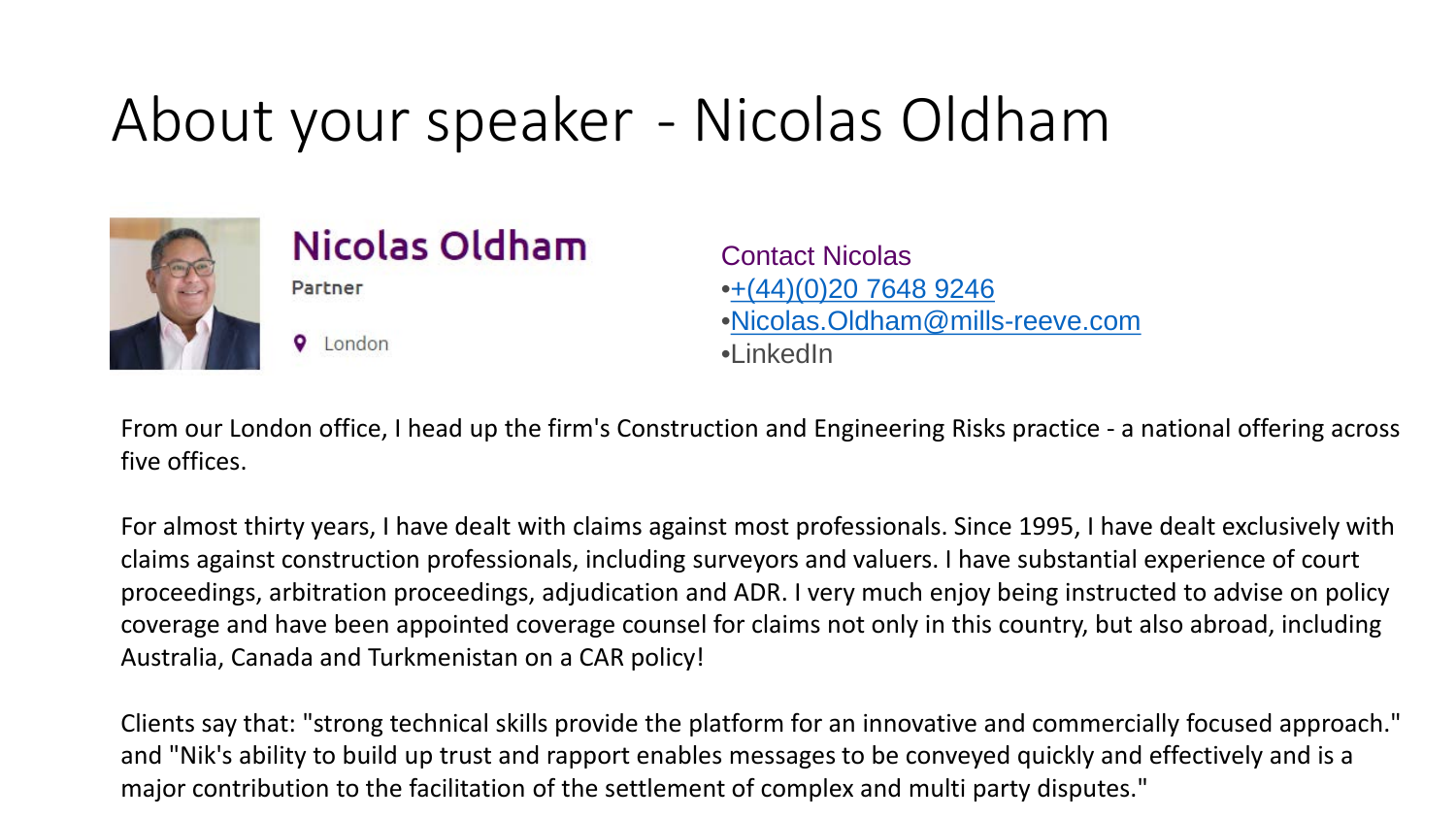#### Introduction

- Walk through typical PI Policy
- Identify issues in Appointment documents
- Identify issues in Collateral Warranty documents
- General Discussion
	- Notification
	- Types of Claim
	- No Brexit
	- No English Rugby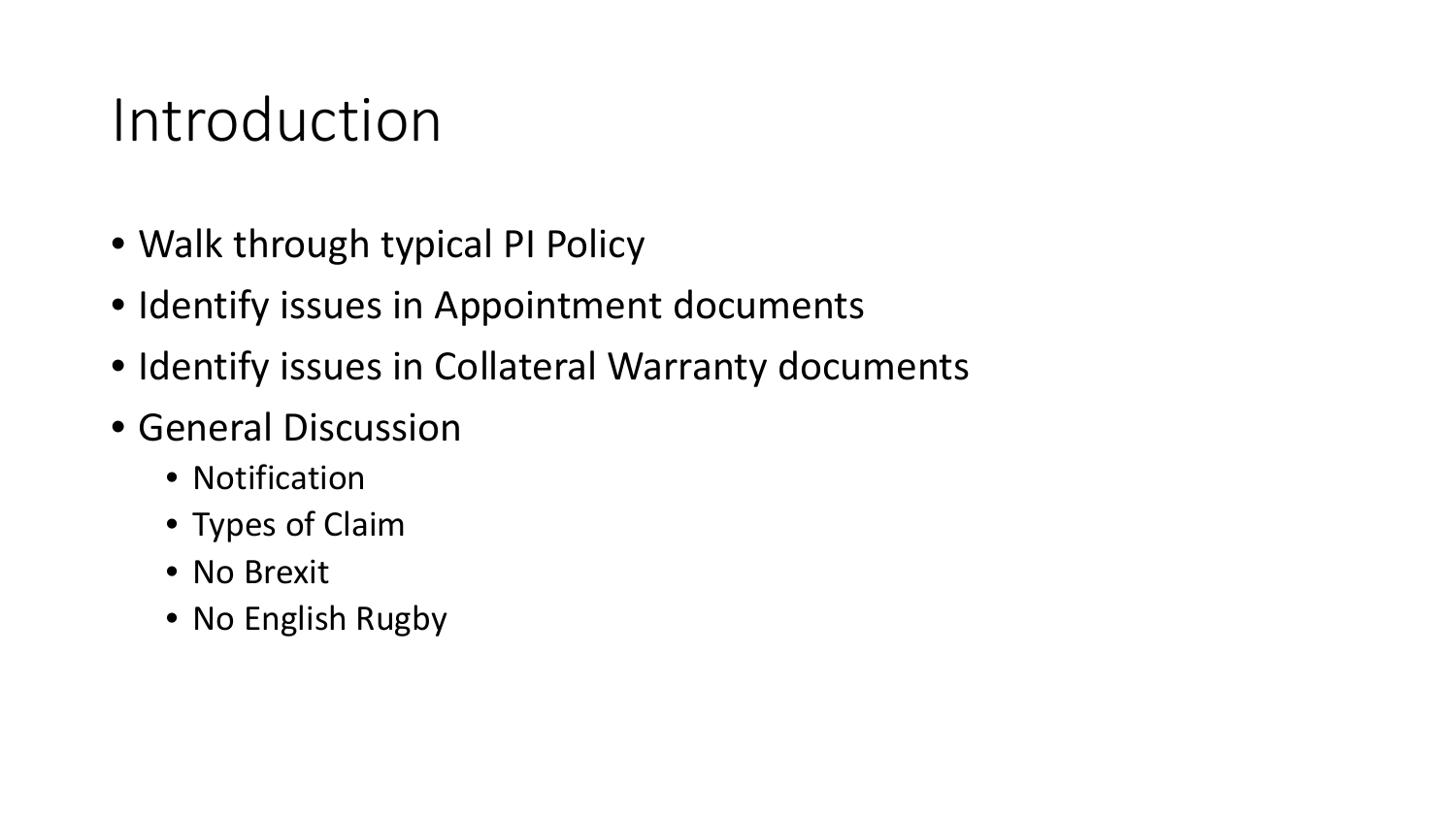Parties to a traditional construction project

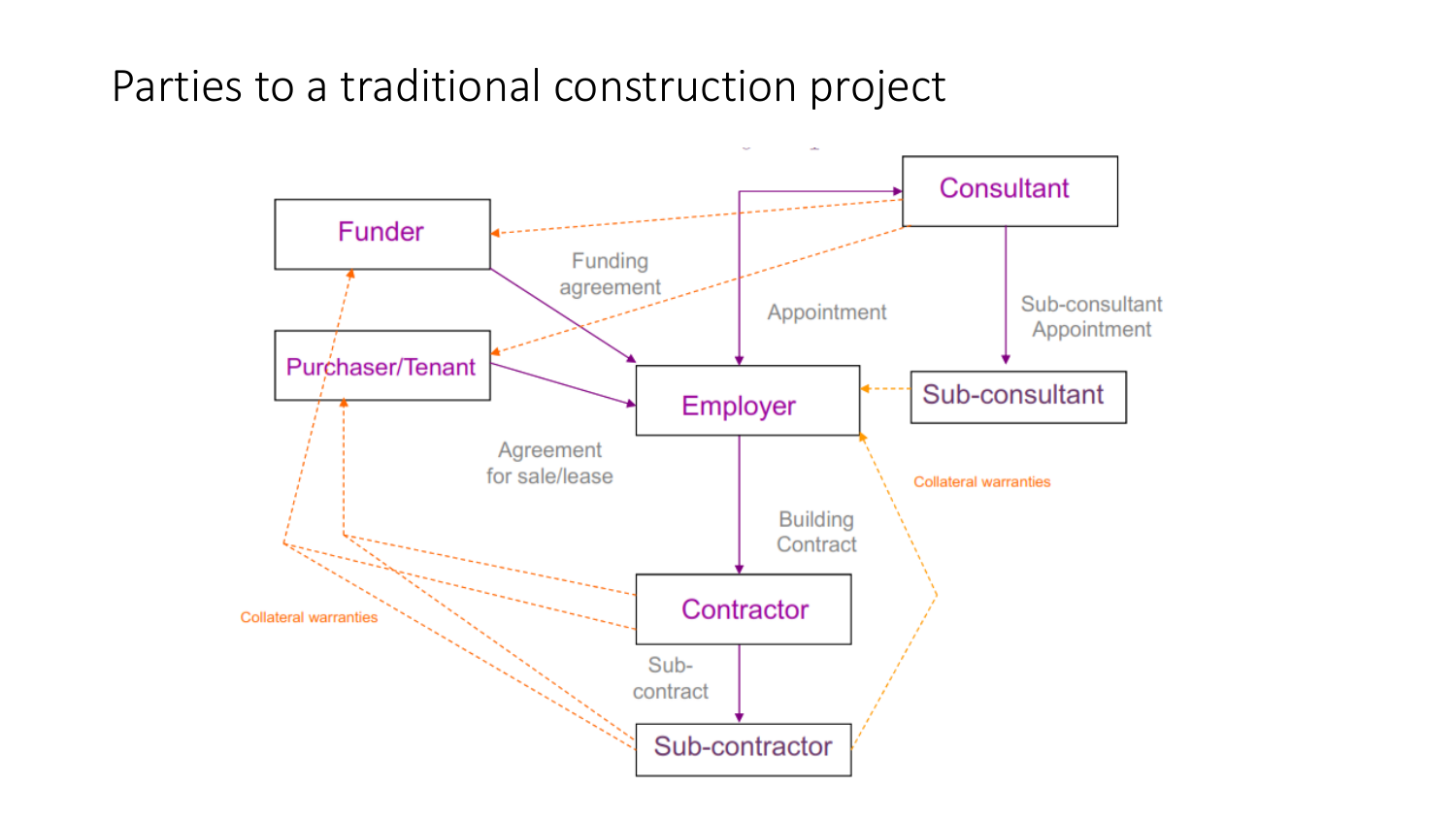### Design & Build Project

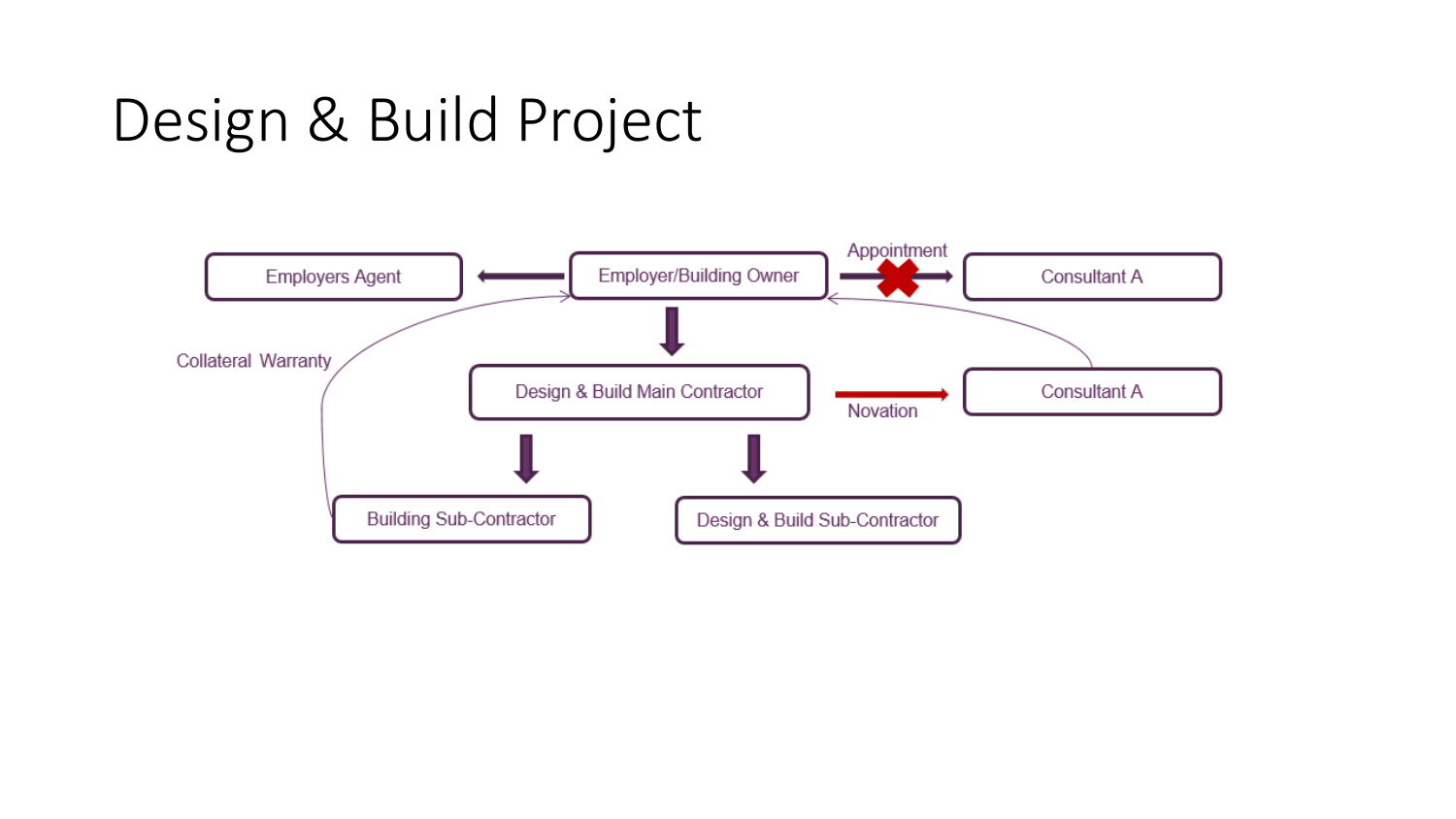- 1 What is covered?
- The Schedule
	- Policy Date
	- Retroactive Date
	- Excess
	- Limit of Cover (e.e.c. or in the Aggregate)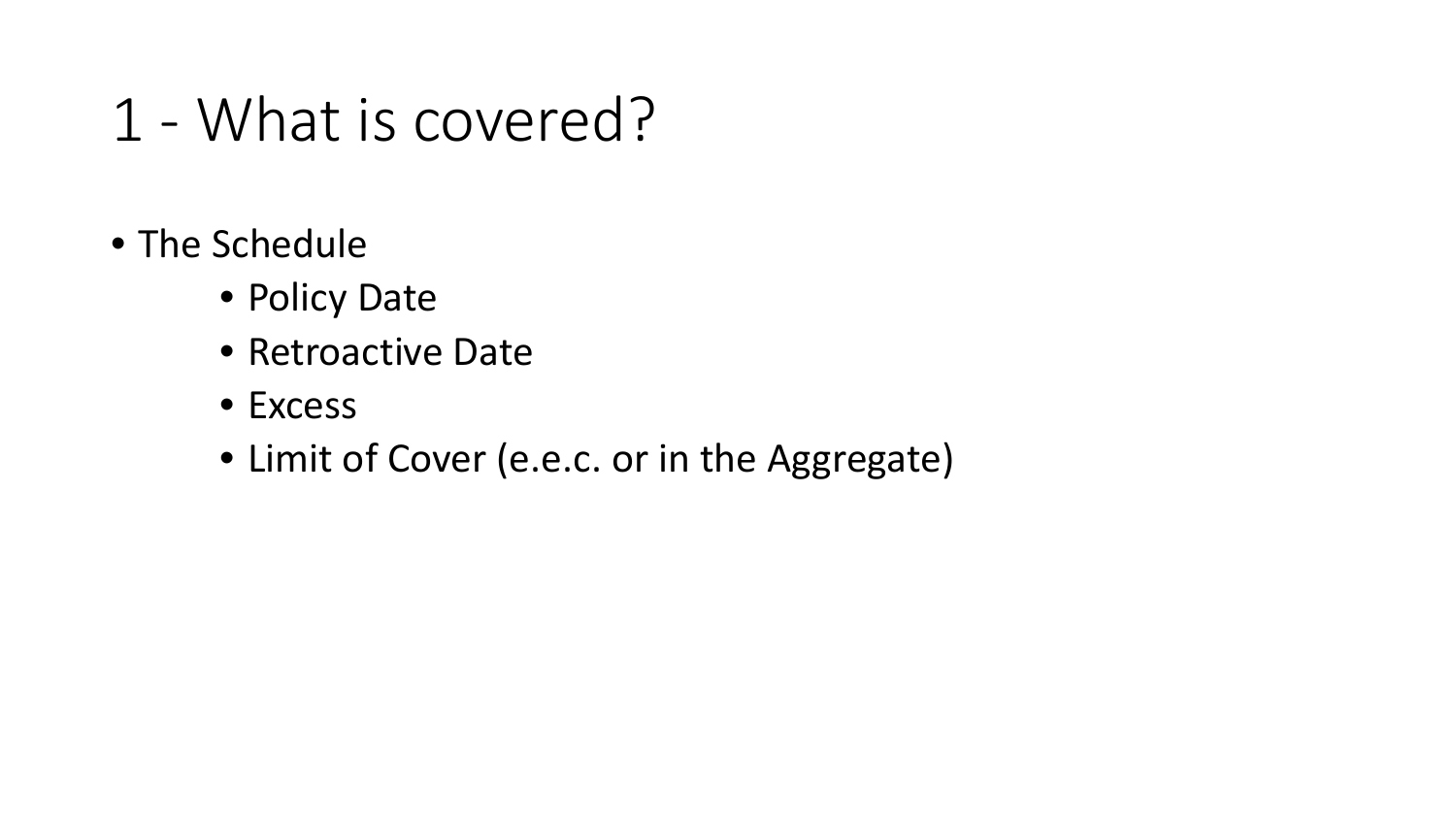### 2 - What is covered?

- Insuring Clause
	- Cover for:
		- Compensation Damage
		- Claimant's Legal Costs
		- Defence Costs and expenses in respect of
			- Any civil Liability
			- Negligent mitigation or misrepresentation
			- Infringement of Intellectual Property Rights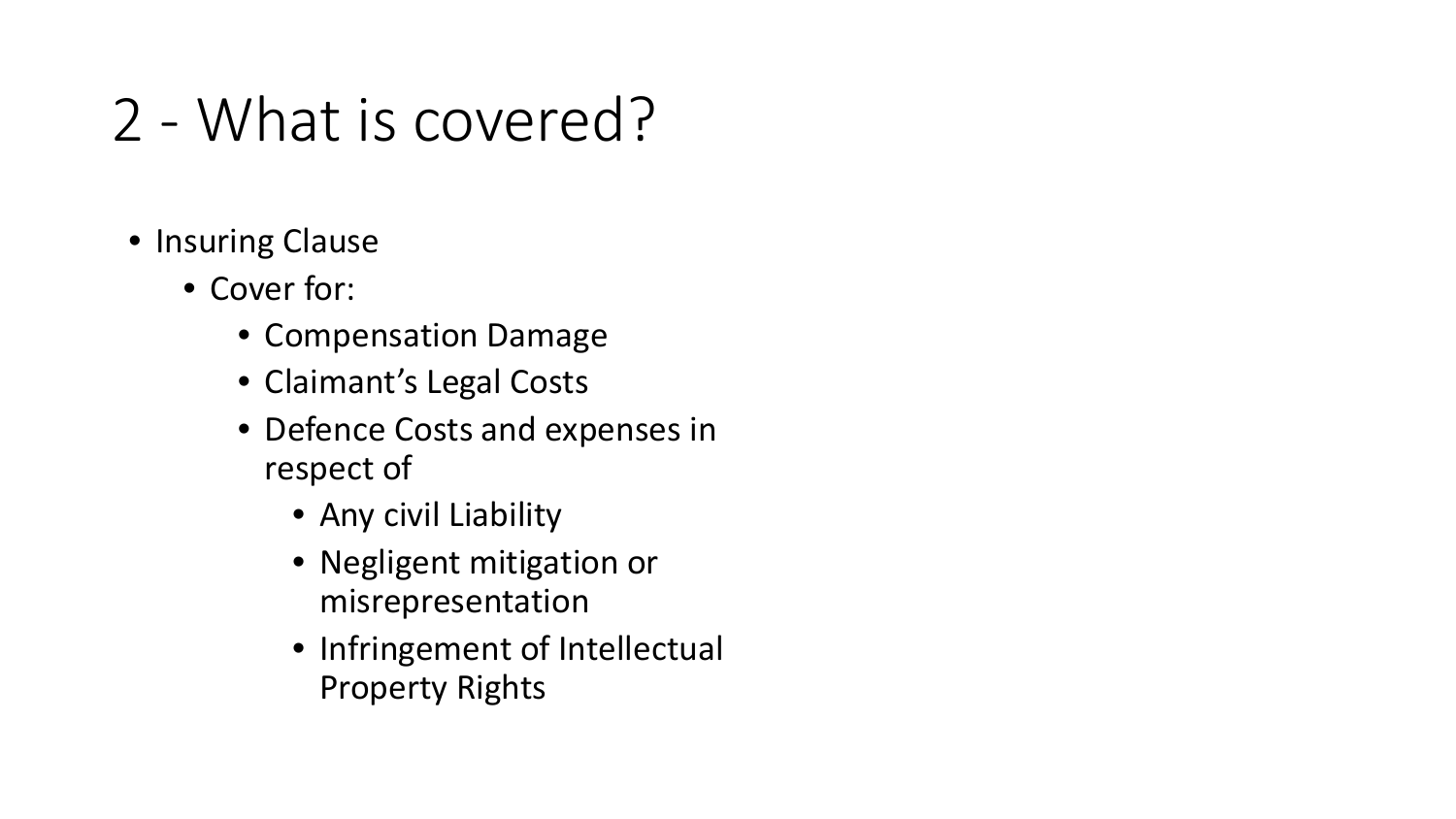#### 3 - What is covered?

- Other Insuring Clause
	- Costs of Court attendance
		- Witness attendance costs
	- Damage to Docs
		- Damage to client docs?
	- Dishonesty of Employers
		- Client Monies
	- Data Protection Act 1998
	- Health and Safety Costs Defence Costs £250,000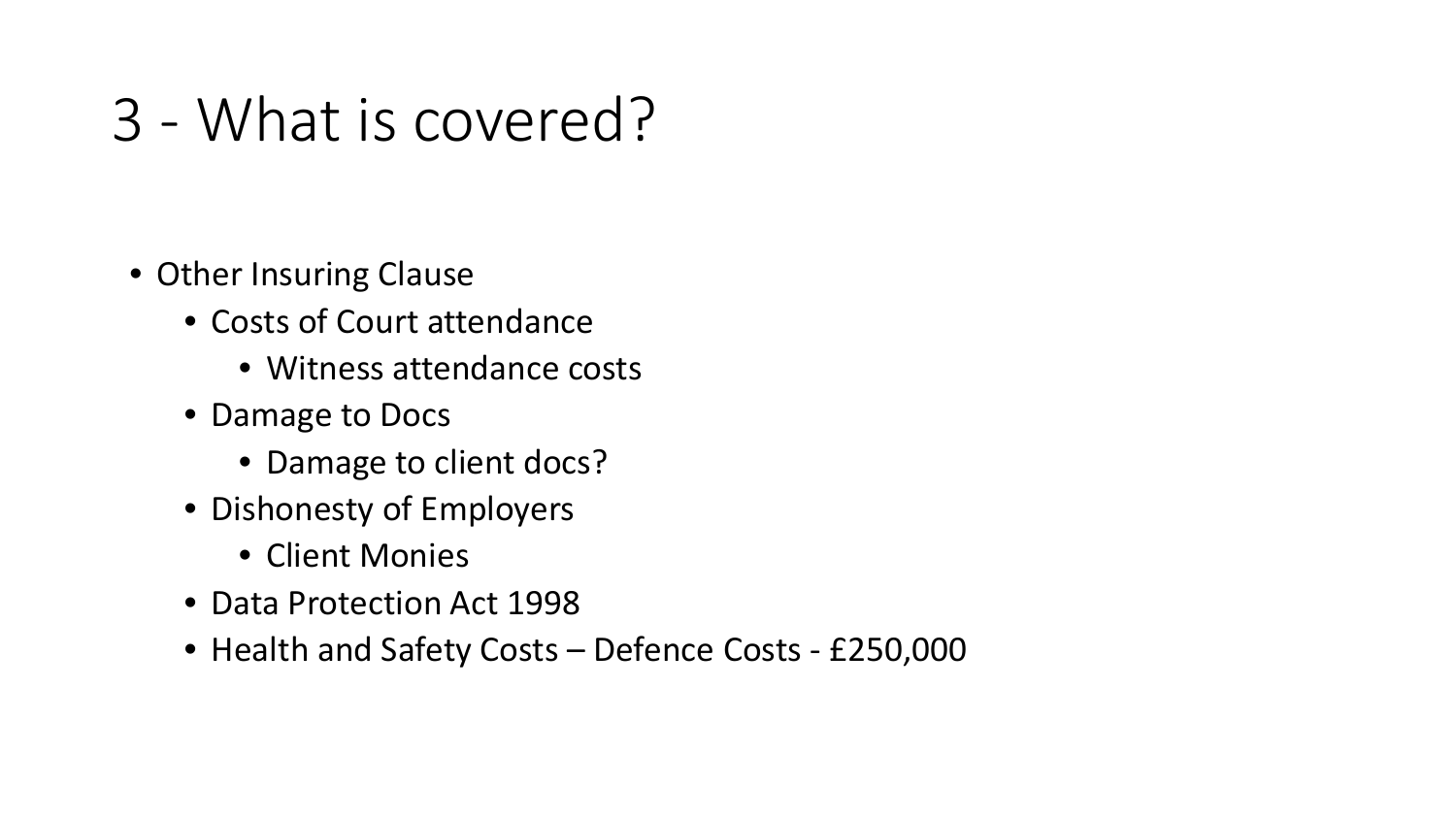### 1 - What is not covered?

Collateral Warranties and Contractual Liabilities

any:

- 1. Collateral Warranty or other agreement:
	- a. That has been assigned on more than two occasions
	- b. Under which the Insured is liable to:
		- i. Provide a level of service or produce a result beyond the scope of any duty that would otherwise be implied by common law or statue;
		- ii. Any greater extent or for any longer a period than is the case under the agreement with the person or party with whom the Insured originally contracted to perform the Professional Services;
- 2. Provisions in a Collateral Warranty or other agreement which;
	- a. Guarantee or warrant a particular outcome, including but not limited to any performance warranty or express guarantee beyond the scope of any duty that would otherwise be implied by common law or statute; ("Fitness for Purpose") or
	- b. Comprise a penalty clause or a liquidated damages clause or an additional damages clause of any kind.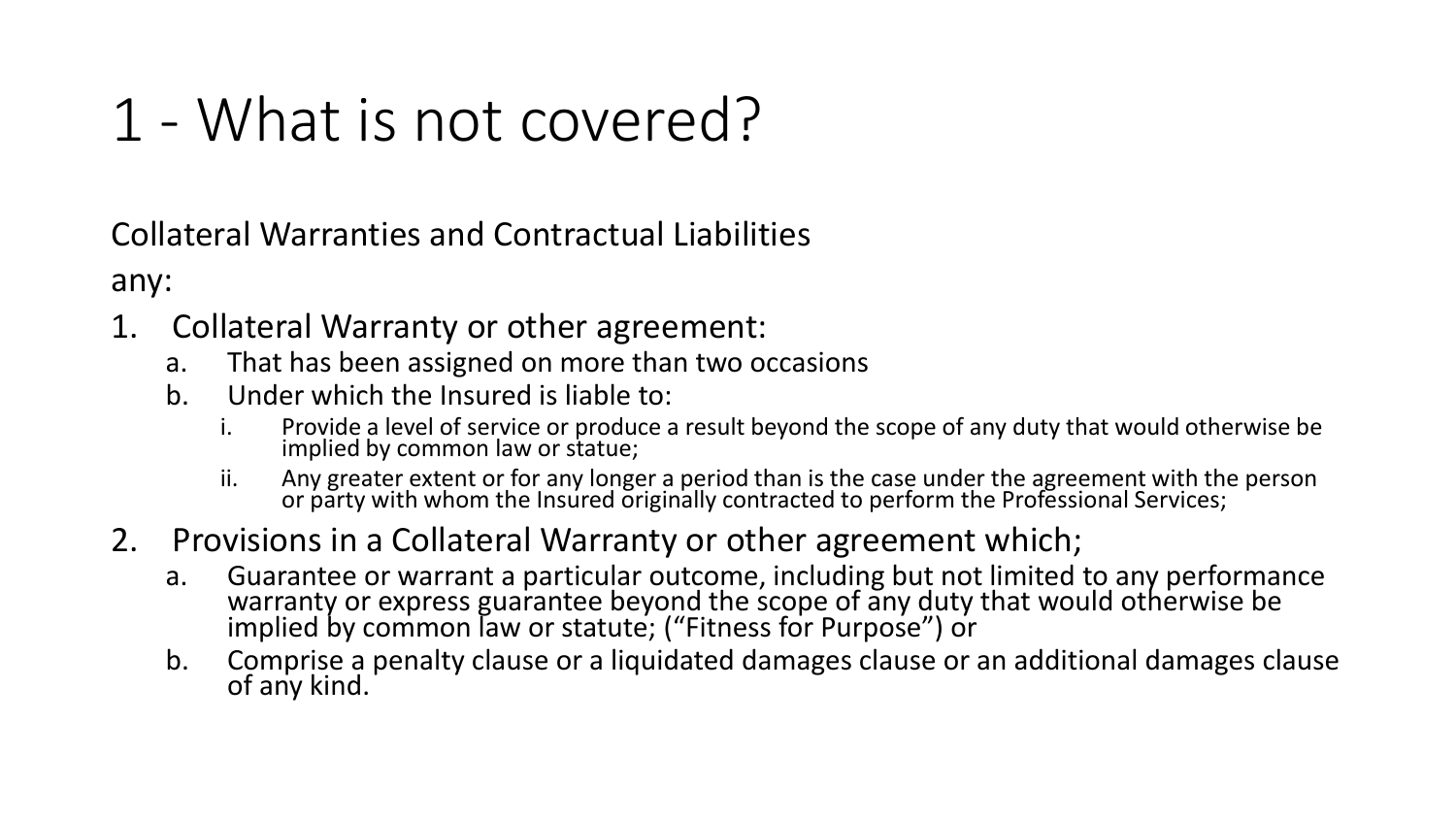#### 2 - What is not covered?

Contractual Liability

any liability incurred by the **Insured** pursuant to provisions in a contract or other agreement which:

- 1. Guarantee or warrant a particular outcome, including but not limited to any performance warranty or express guarantee beyond the scope of any duty that would be implied by common law or statute; or
- 2. Comprise a penalty clause or a liquidated damages clause or an additional damages clause of any kind; or
- 3. Provide for a level of service or produce a result beyond the scope of any duty that would otherwise be implied by common law or statute; or
- 4. Impose any other liability wider than the liability of the **Insured** would have at law in the absence of such contract or other agreement.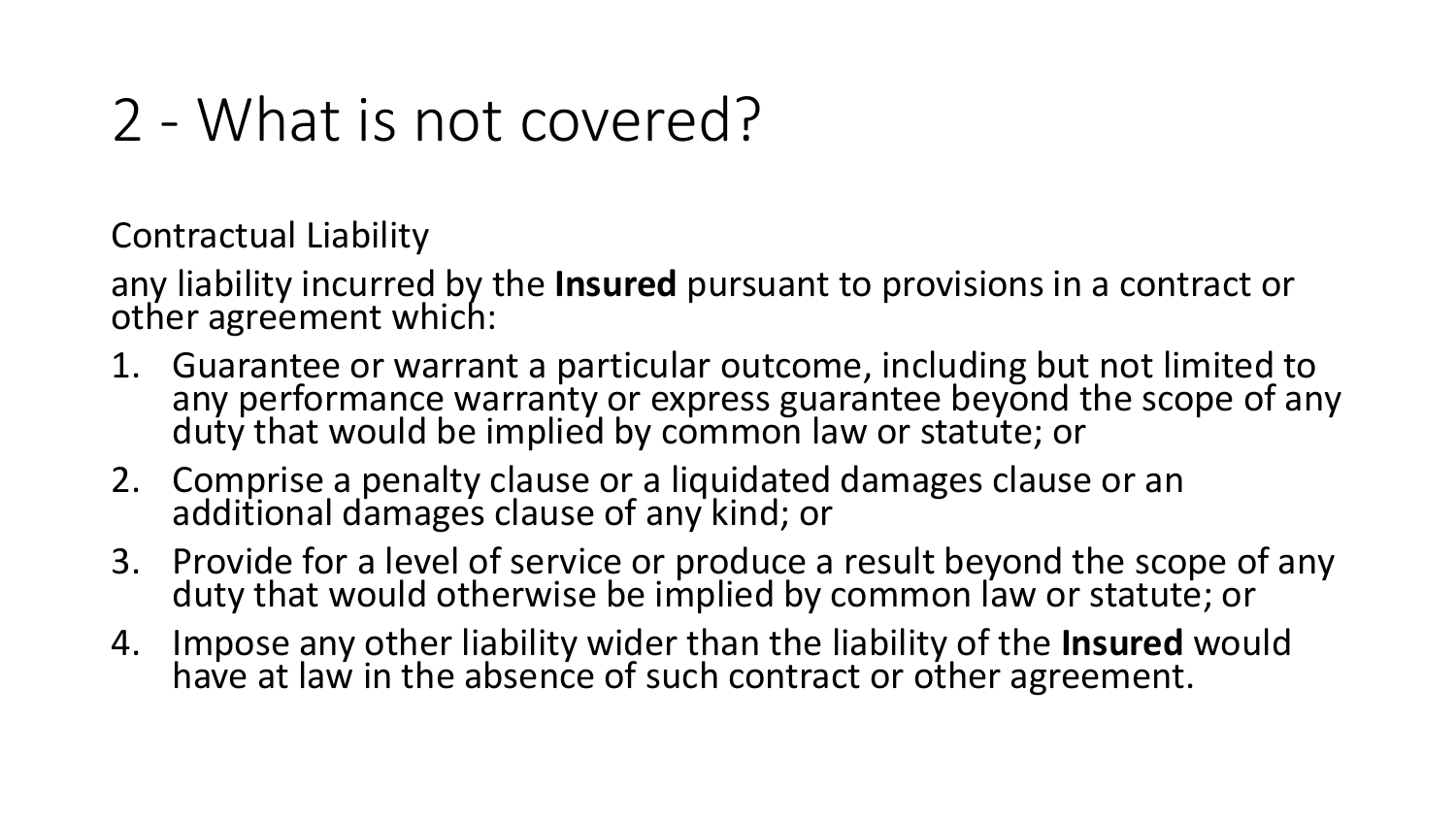# Appointments / Contracts

- Limitation "Underhand" 6 years or "seal" 12 years
- Jurisdiction Exclusive Jurisdiction of England and Wales
- Insurance You have in place professional indemnity insurance with a reputable insurer, with a cover of at least *£xxxx* for each and every claim. Please provide to us, forthwith, documentary evidence that such professional indemnity insurance has been taken out and is being maintained for a period of 12 years from the date of this contract.
- Copyright Do not warrant that which is not in your control:

"The Consultant warranty that the use of the documents … produced or employed by the Consultant for the purposes of the Development will not infringe the rights of any third person".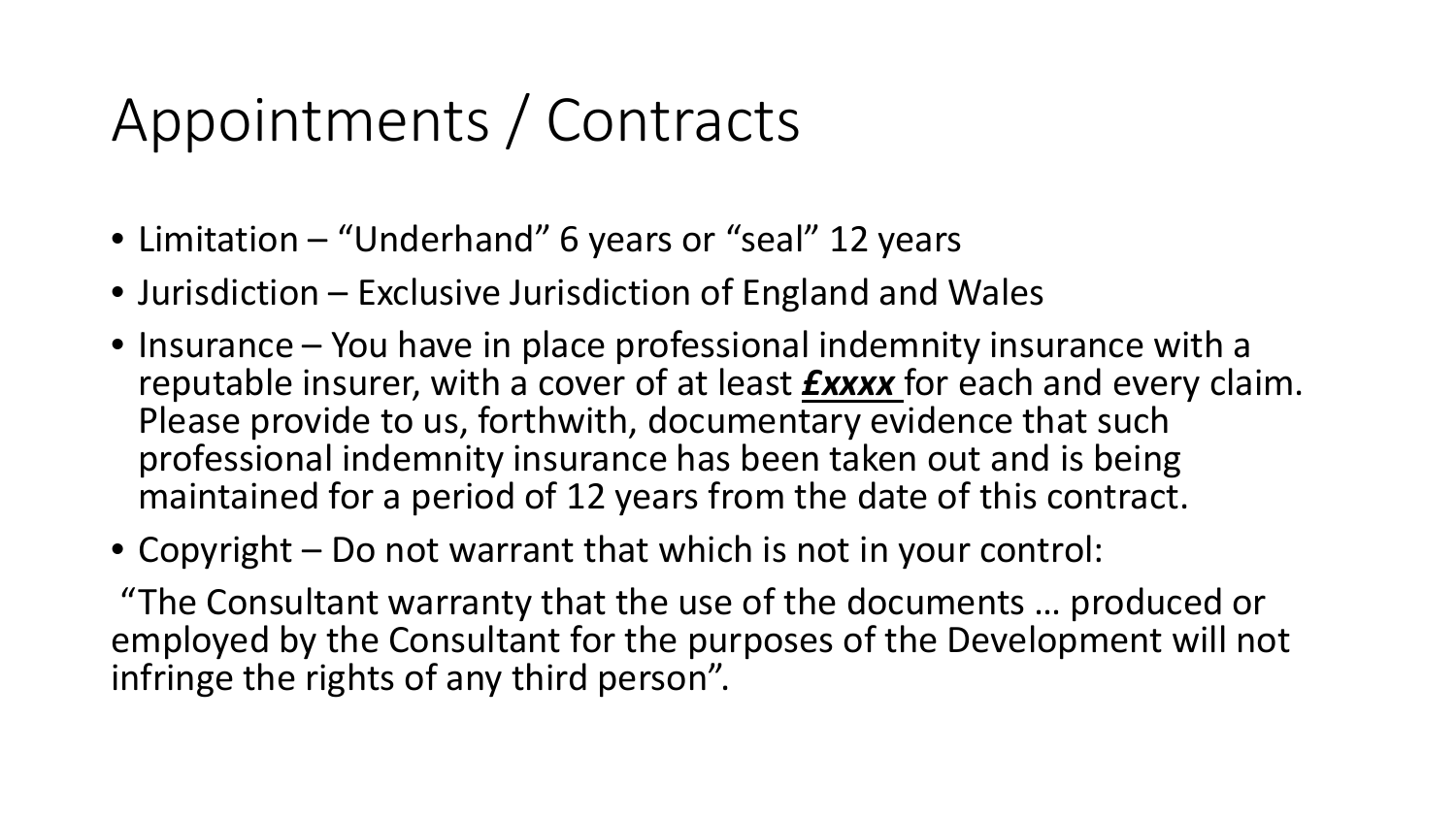### Appointments / Contracts

Policy Exclusion – reminder:

"Guarantee or warrant a particular outcome, including but not limited to any performance warranty or express guarantee beyond the scope of any duty that would be implied by common law or statute; Fitness for purpose liability"

*Express:*

*"Shall indemnify the Contractor against liability arising out of any act, error or omission by the contractor in carrying out the Contractor's design obligations under the Contract that results in the Works (or Section or Part or major item of Plant, if any), when completed, not being fit for the purpose(s) for which they are intended under Sub-Clause 4.1…"*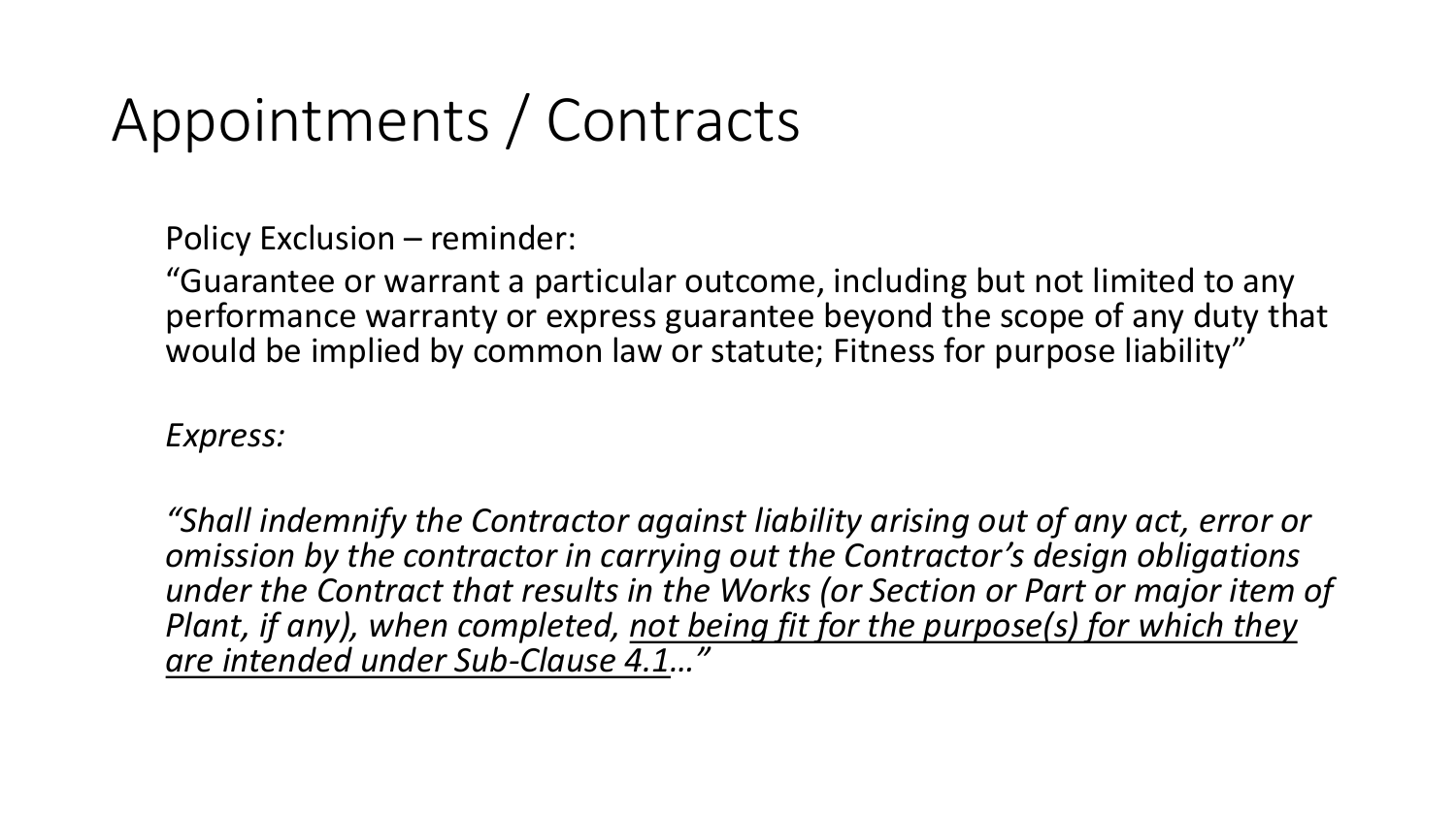# Appointments / Contracts

Implied FFP more readily applied where employer reliant on the skill of the Consultant to provide a design fit for the intended purposes specifically made known to the consultant.

It must be:

"reasonable and equitable in all the circumstances, necessary, obvious and

Extension to the insurance policy:

"The Insurer will pay on behalf of any Insured all loss arising out of any implied fitness for purpose warranty solely in respect of Professional Services provided that:

• 1. The contract defines the intended purpose of the works"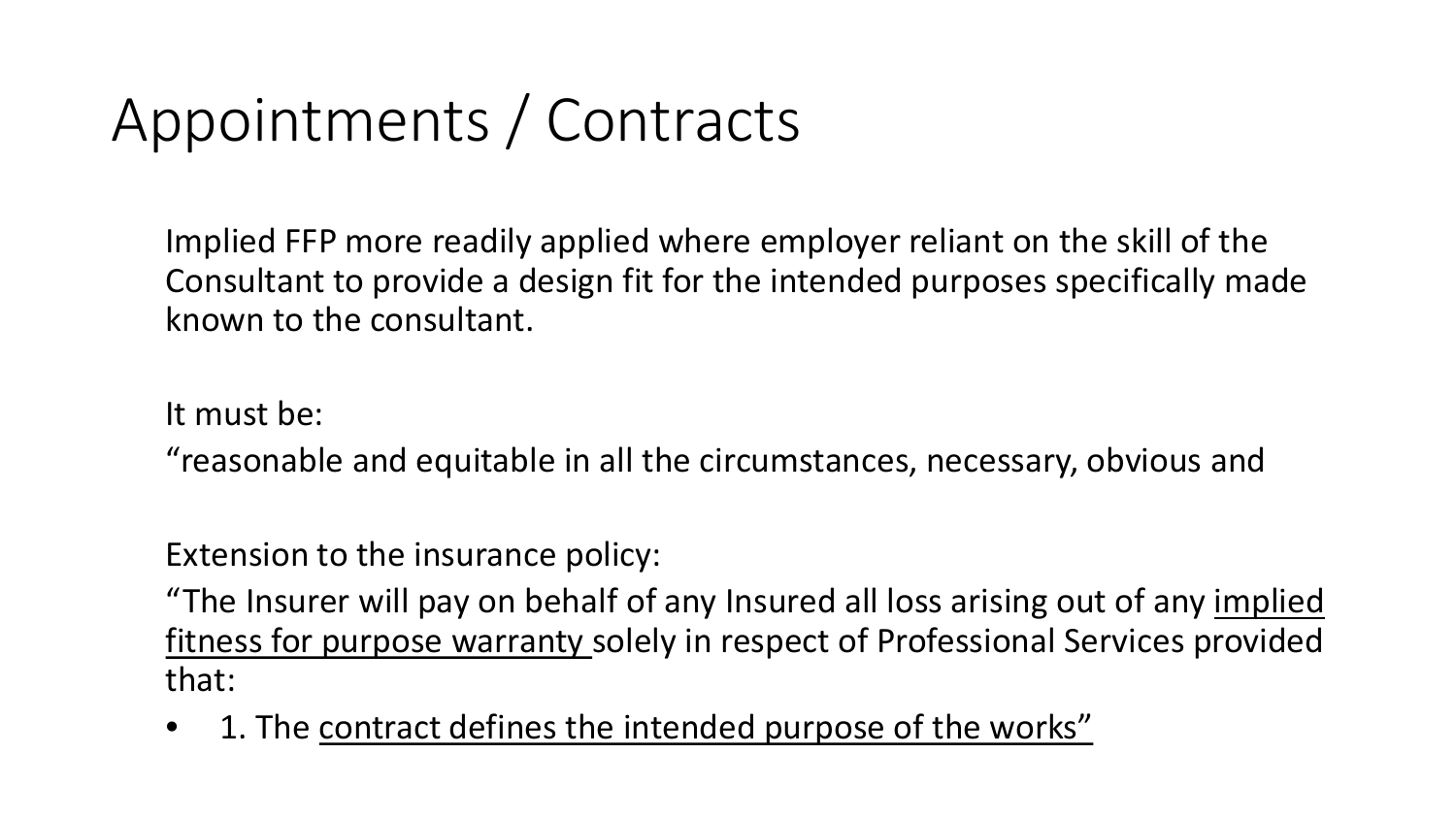### What is a Collateral Warranty

- Contractual document two or more parties
- Can be enforced on its own
- Put in place where there is no existing relationship between the parties
- Allows direct claims (e.g by funder against sub-consultant) / claims in contract, not tort
- Can be read as a short form version of the sub-contract or Appointment
- Possibility of assignment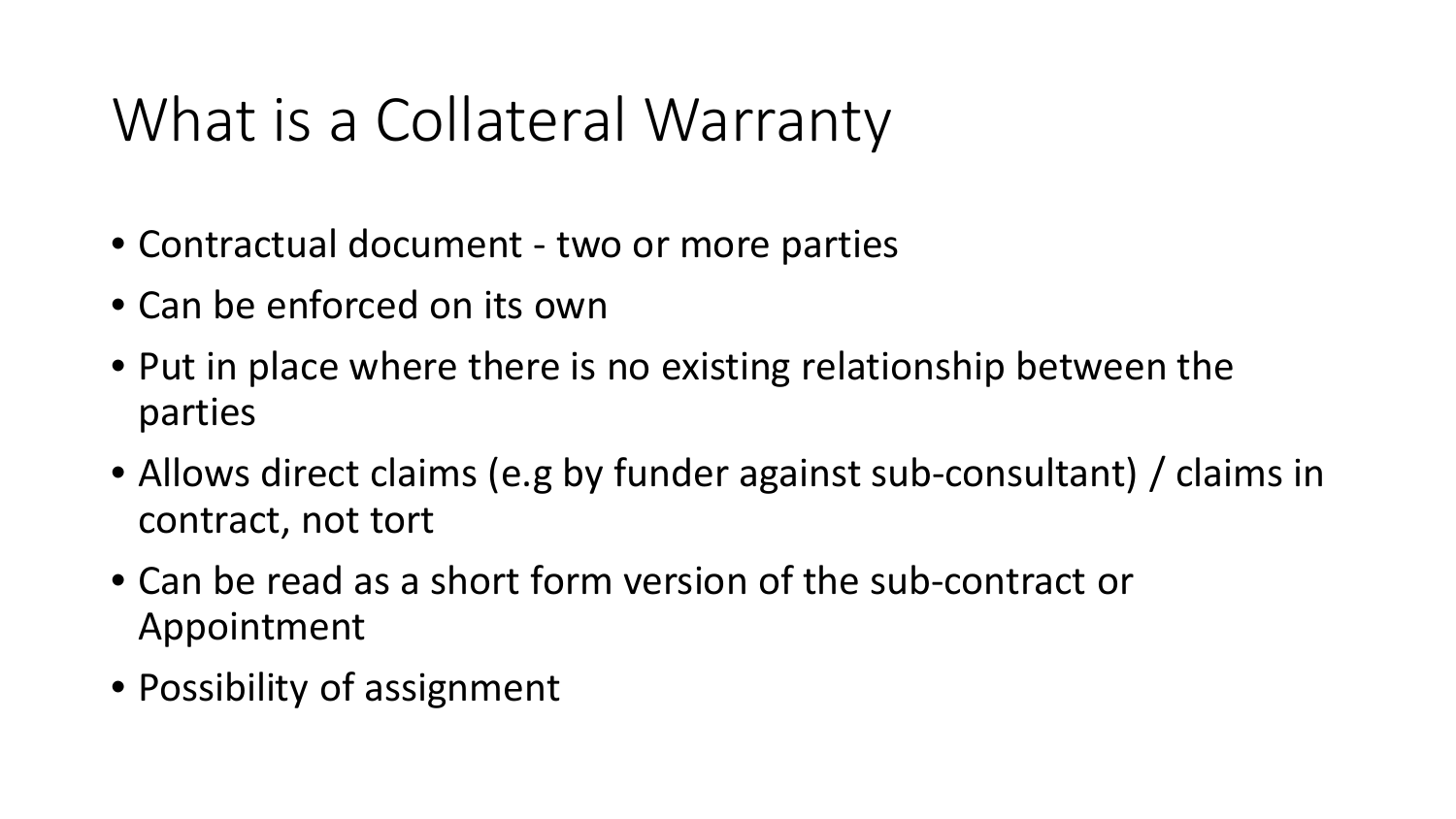Why do we review collateral warranties?

- To ensure that they are no more onerous than the contract the Insured entered into
- To ensure that the Insured does not enter into a contract which would risk seeing a claim against them be uninsured as a result of the Policy's terms and conditions
- Another layer of risk management for Insured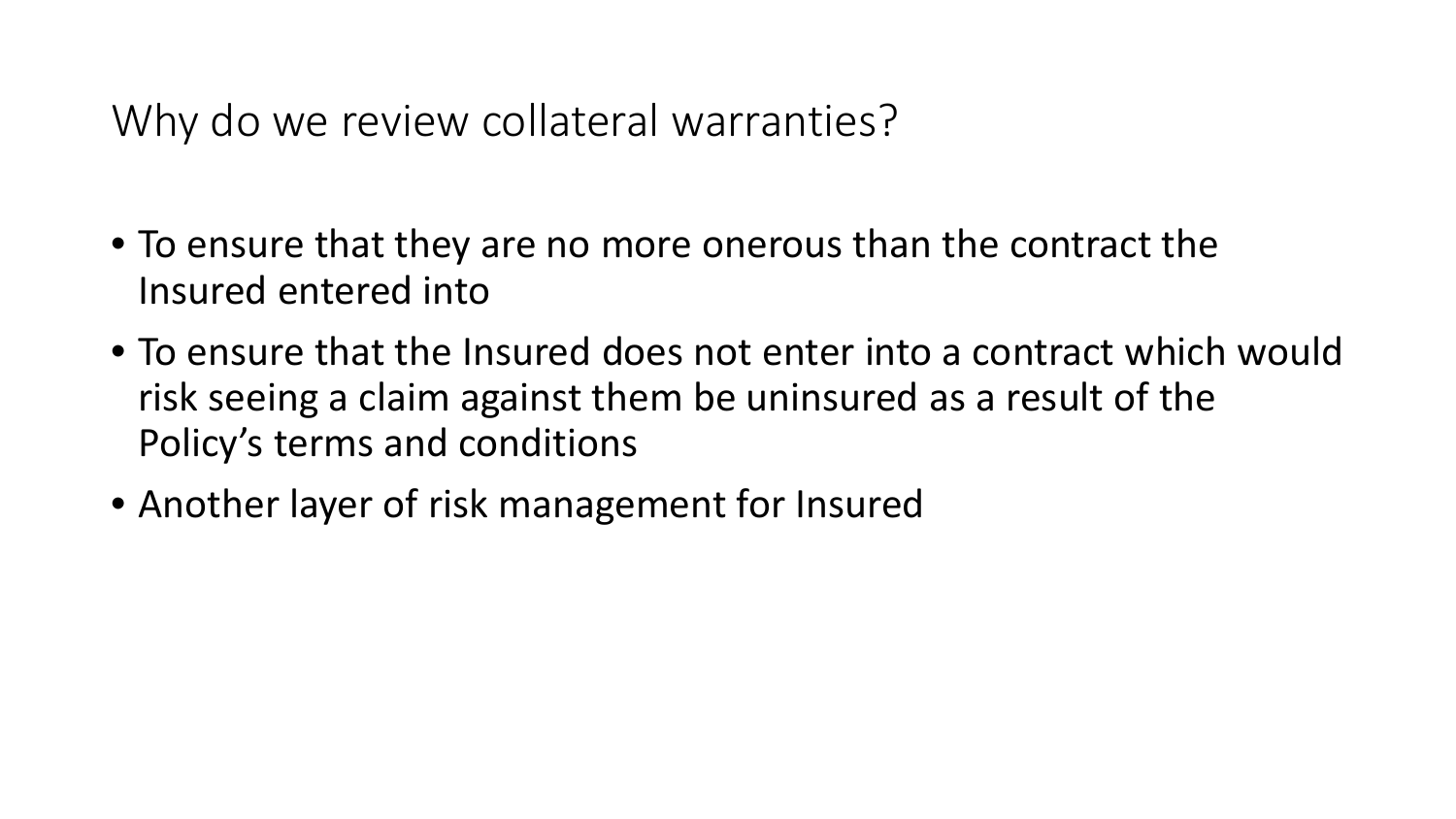#### How we review

- Policy perspective only
- Design only (not workmanship)
- Red amendments
- Orange amendments
- Key issue: no more onerous than the law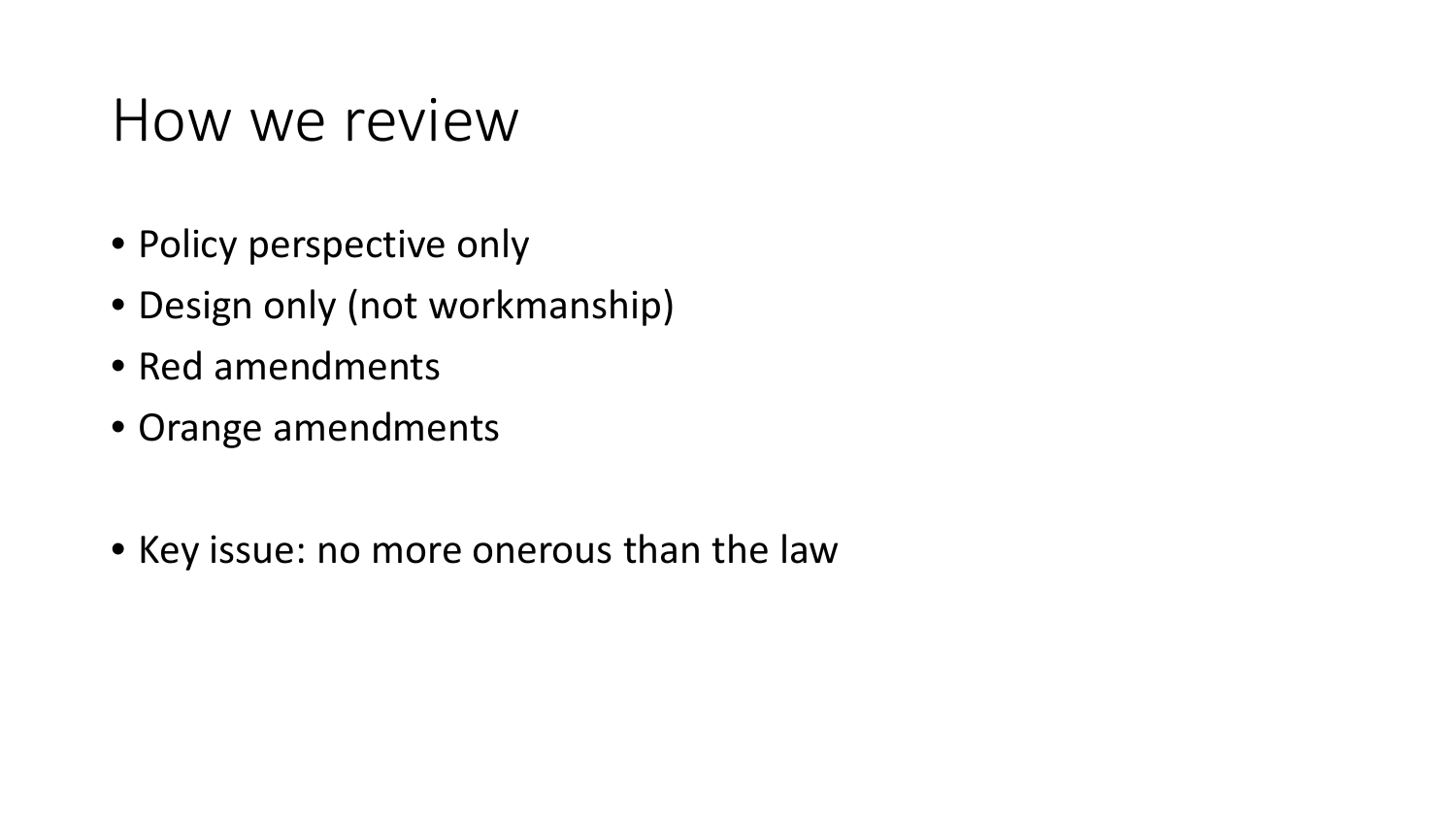#### Common issues: reasonable skill & care

• "*The Insurers agrees to indemnify the Insured* […] *in respect of a Claim first made against the Insured* […] *against Civil Liability arising out of: a. the provision or failure of Professional Services"*

• Professional Services = "*professional services performed or advice given by the Insured in relation to those activities declared in the Proposal*".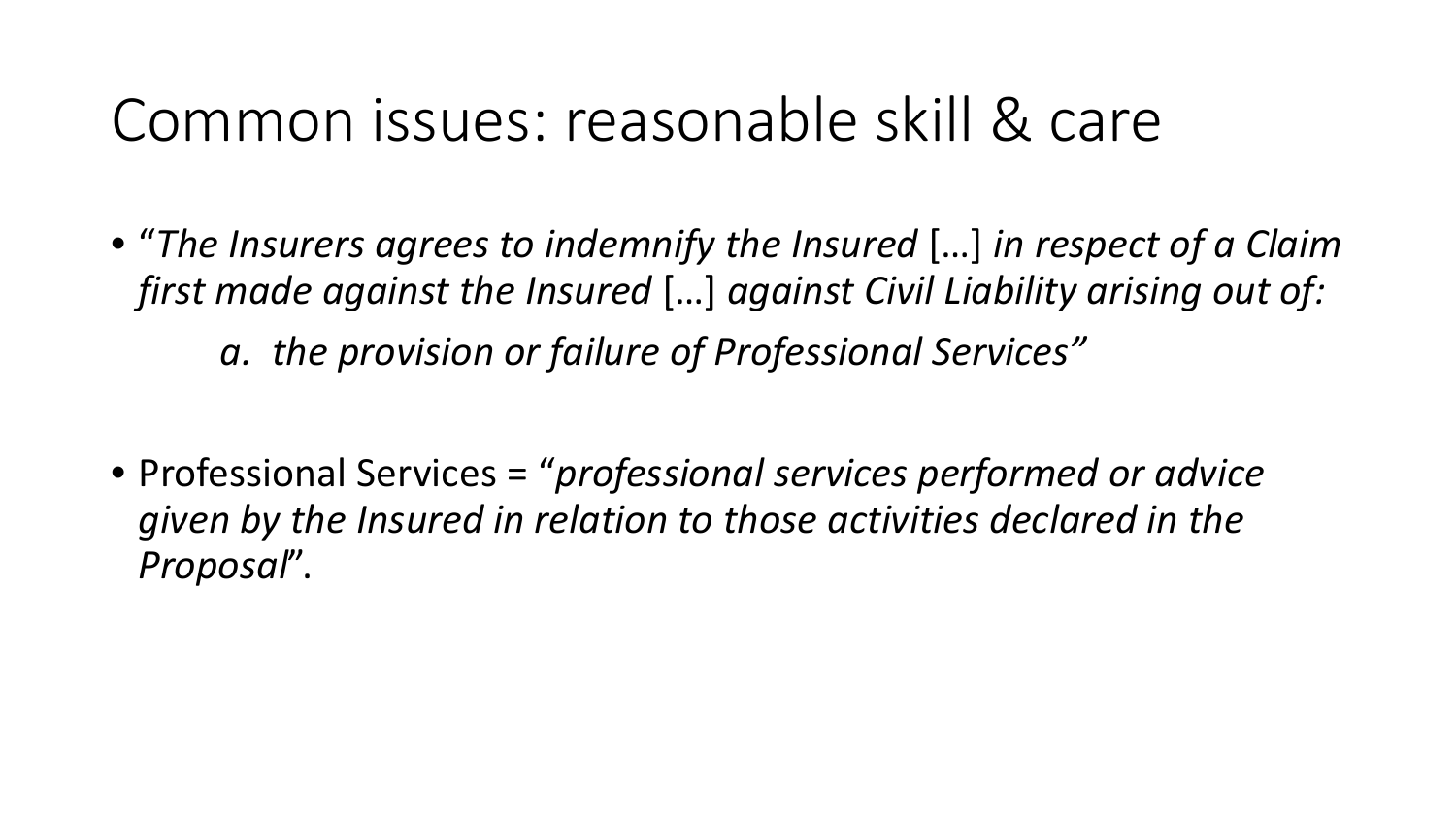#### Reasonable skill & care provisions

#### **The Subcontract Works** 1

- The Subcontractor warrants to the Beneficiary that:  $1.1$ 
	- the Subcontractor has carried out and completed the Subcontract Works  $1.1.1$ and/or shall carry out and complete the Subcontract Works in accordance with the Subcontract;
	- $1.1.2$ the Subcontractor has complied with and/or shall comply with all the obligations of the Subcontractor under the Subcontract; and
	- $1.1.3$ in relation to any design carried out by the Subcontractor, that it has exercised and shall continue to exercise in the performance of the design, all the skill, care and diligence to be expected of a properly qualified and competent [discipline] experienced in designing works of a similar scope, nature, size and complexity to the Subcontract Works.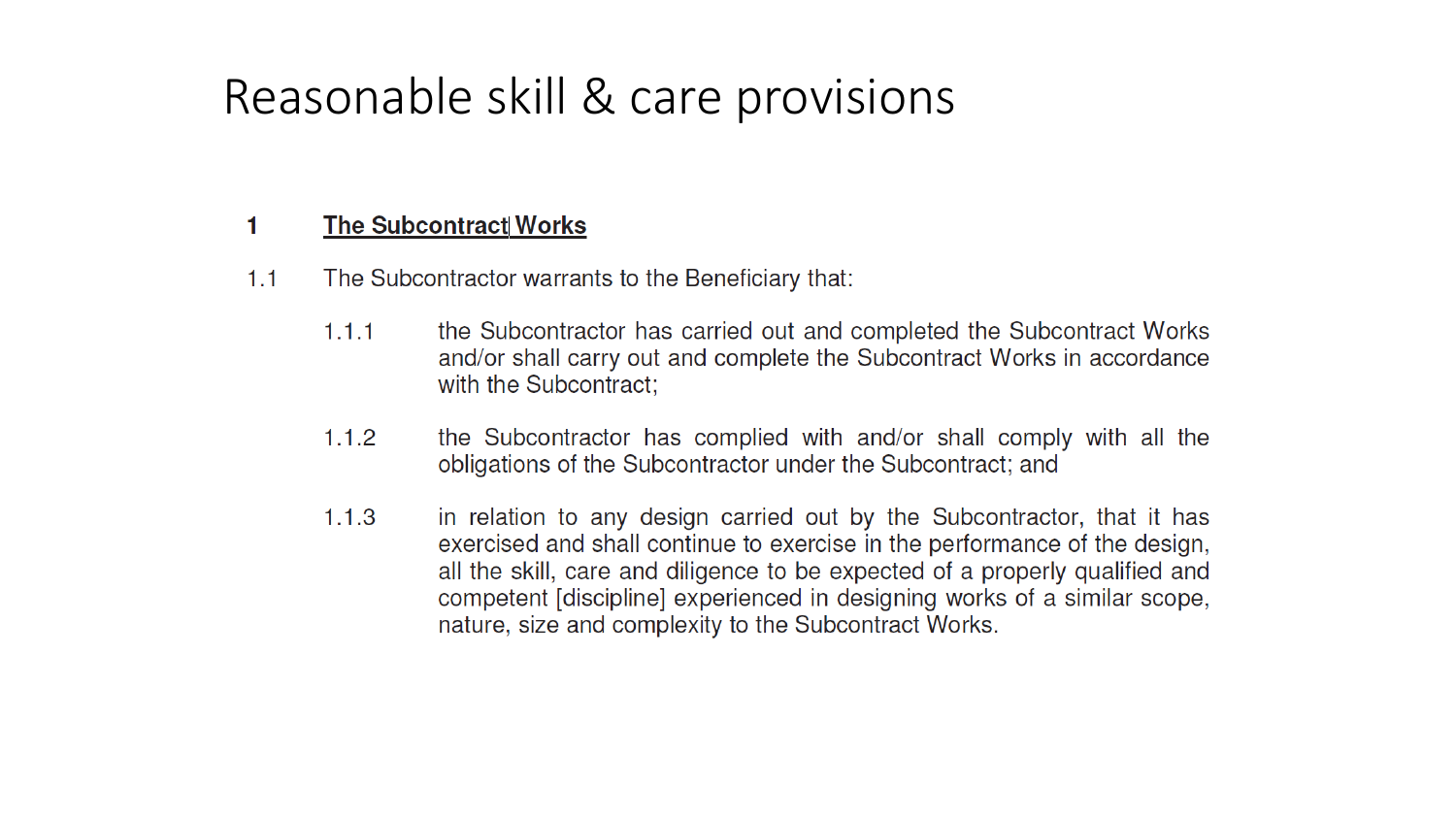#### Reasonable Skill and Care – Concern!

#### $\overline{2}$ **Deleterious materials**

- Notwithstanding and without prejudice to the terms and conditions of its Building  $2.1$ Contract, the Contractor confirms to the Beneficiary that (unless otherwise authorised or instructed by or on behalf of the Employer):
	- the Contractor has not used and/or specified, selected and/or approved  $2.1.1$ and will not use, specify, select and/or approve for use; and
	- $2.1.2$ (consistent with the Contractor's duties under the Building Contract) the Contractor has exercised and will continue to exercise the level of skill, care and diligence expected of a competent and qualified contractor to ensure that none of the following shall be used in the Project: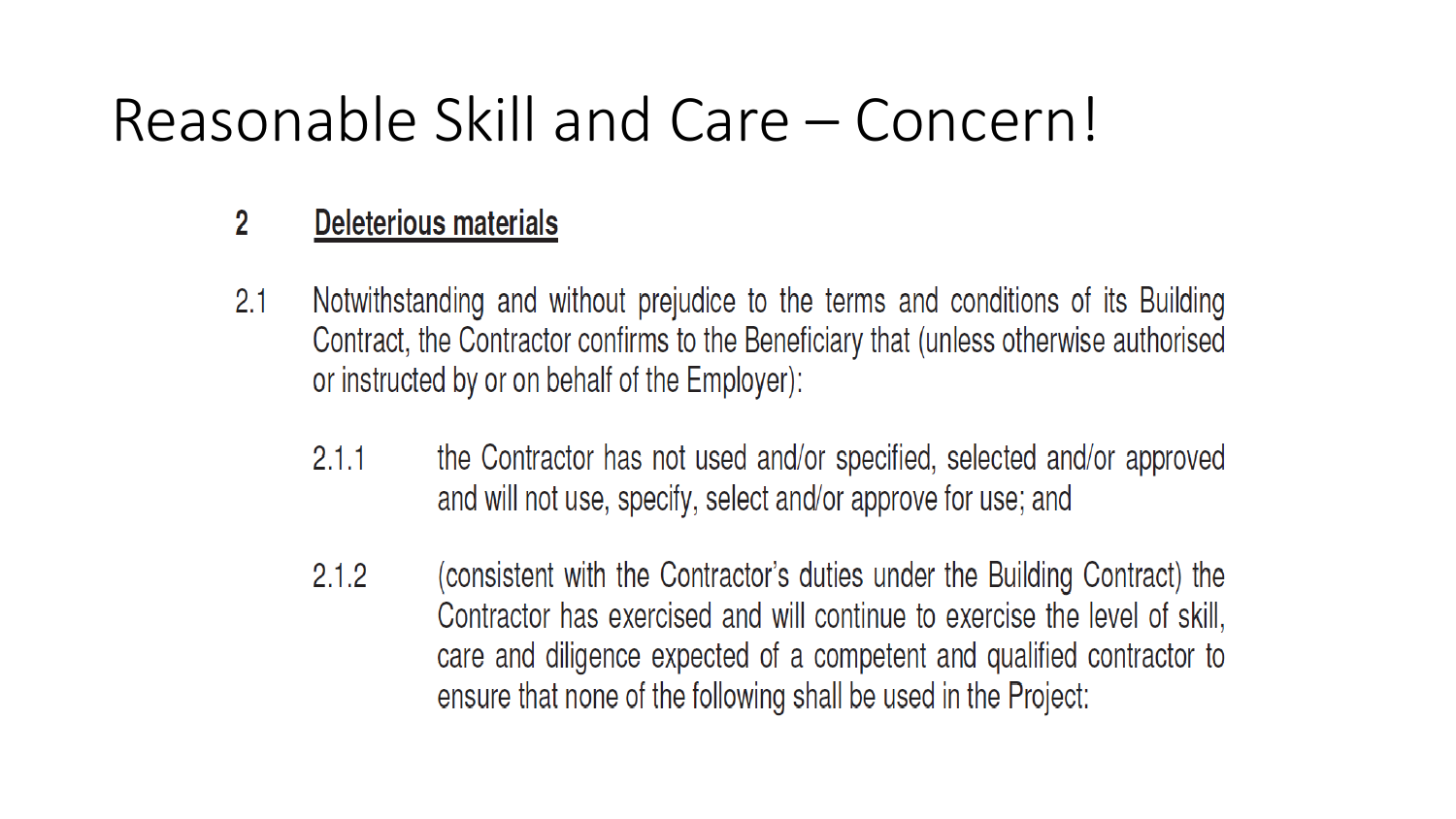#### Assignment clauses

#### 8 **Assignment**

- $8.1$ The Beneficiary may at any time assign or transfer all or any of its rights under this Deed to any party without the Subcontractor's consent on two occasions. The Subcontractor's consent (which shall not be unreasonably withheld or delayed) is required for any further such assignments.
- 8.2 The Subcontractor shall not contend that any person to whom the benefit of this Deed is assigned under clause [8.1] may not recover any sum under this Deed because that person is an assignee and not the named Beneficiary to this Deed.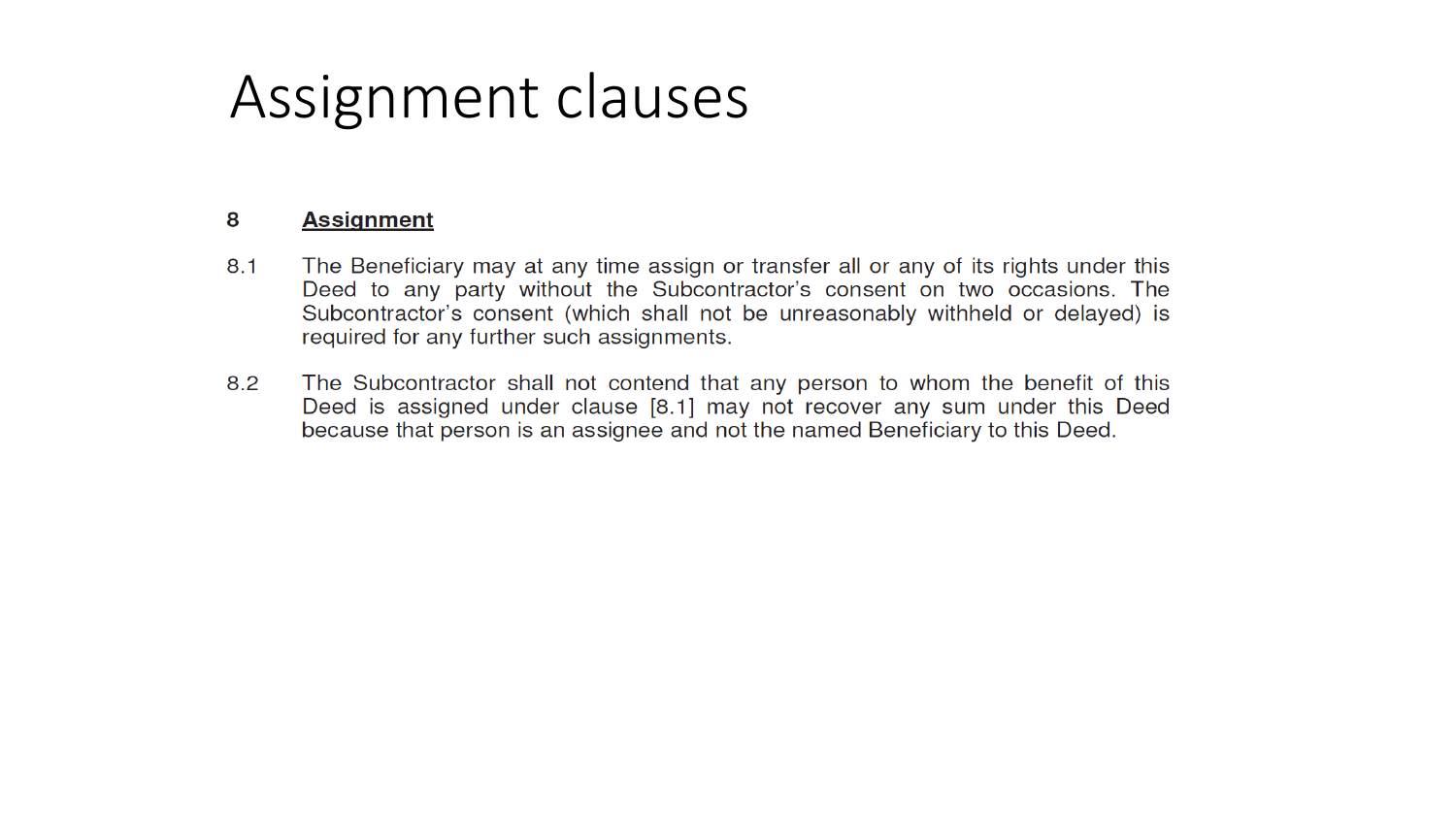#### Common issues: limitation

#### 6. **LIABILITY PERIOD**

The Beneficiary may not commence any legal action against the Sub-Contractor under this agreement after [12] years from the date of [practical completion OR making good of defects] of all of the Works.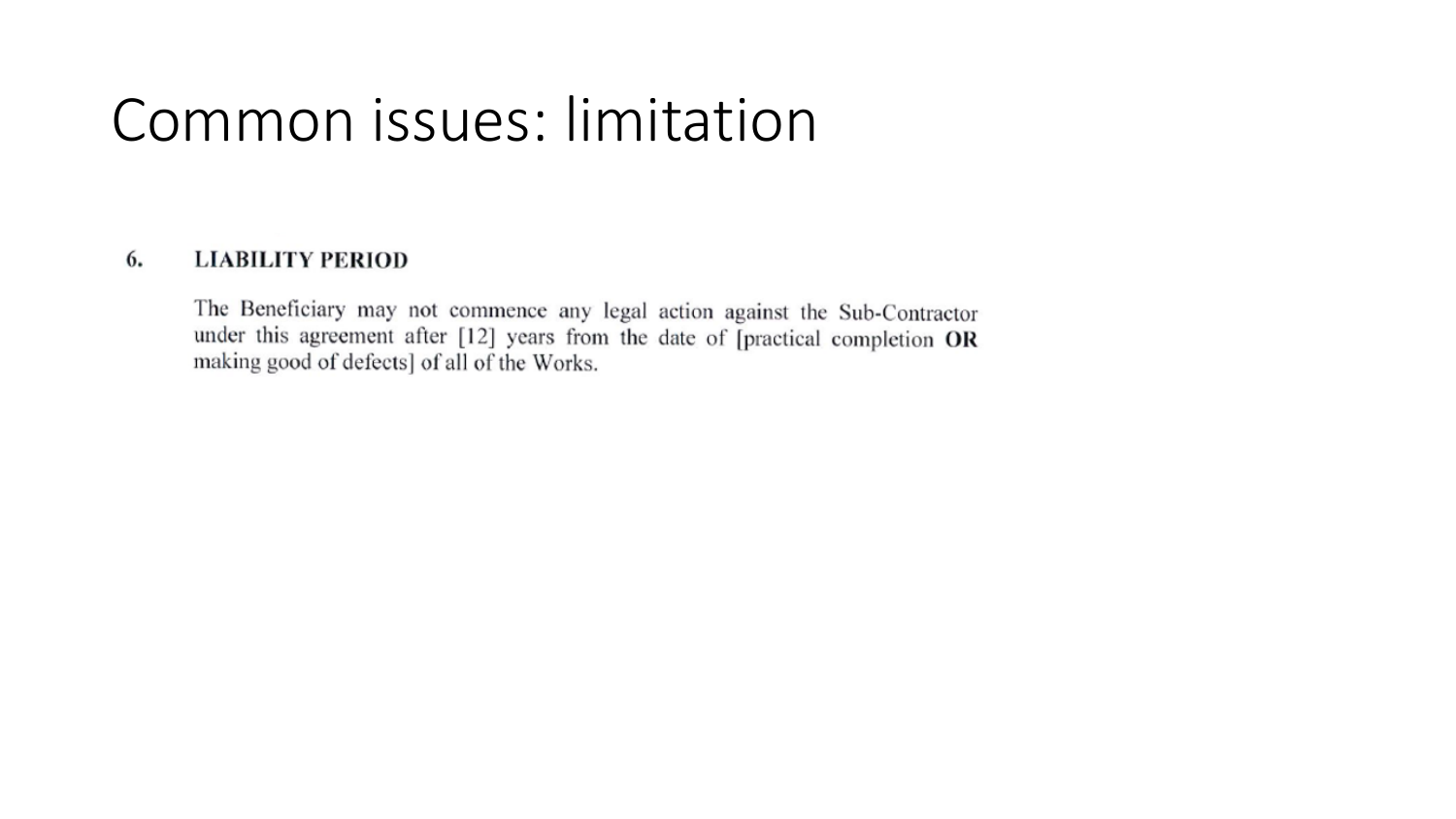#### Common issues: No greater or Wider

*"Notwithstanding any other clause to the contrary, the Sub-Consultant shall owe no duty or have any liability under this Deed which is greater or of longer duration than that which it owes to the Consultant under the Sub-Contract."*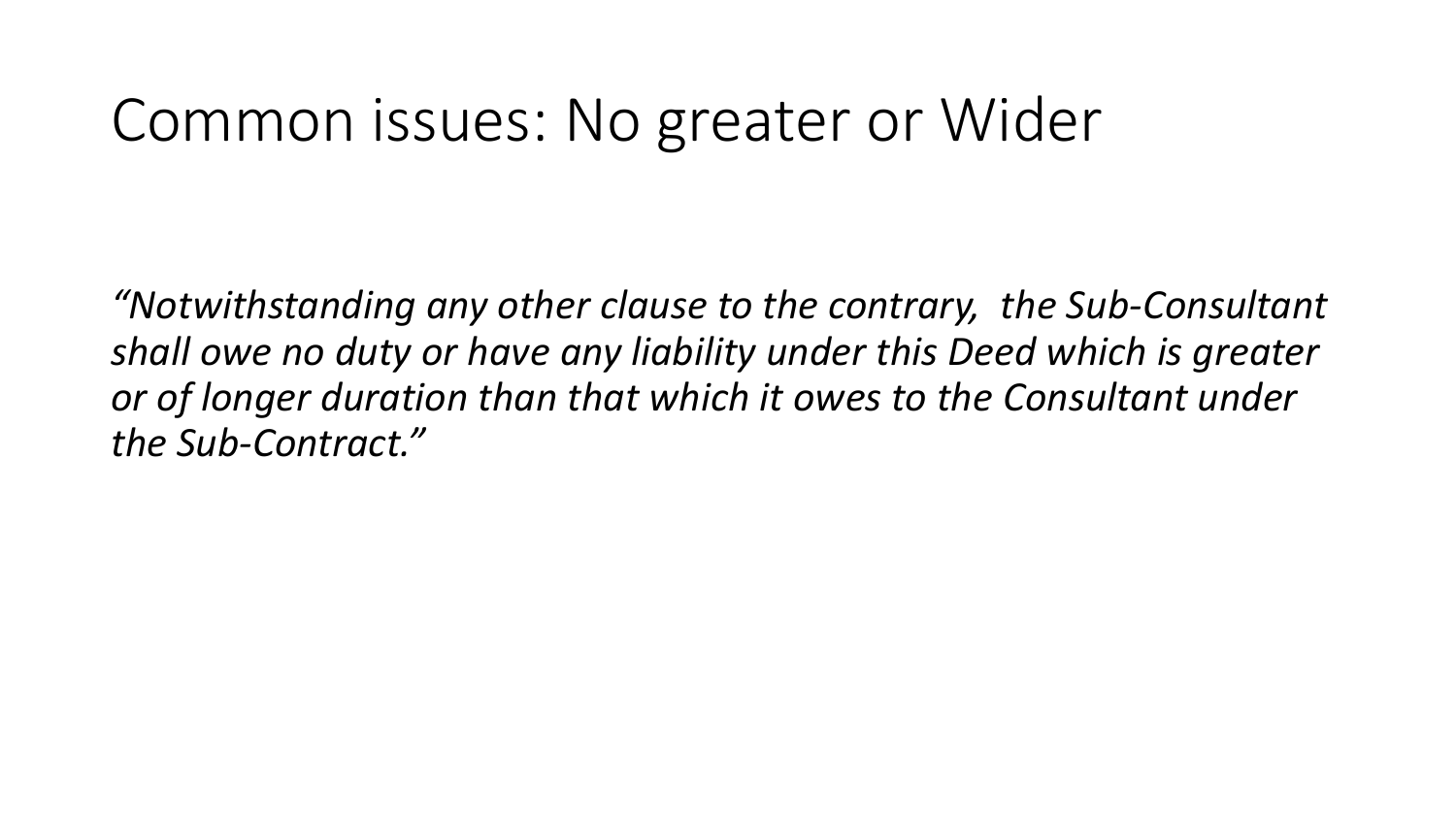### Orange amendments

- Purpose
- Net contribution clauses

"The Sub-Contractor's liability under this Deed shall be limited to such proportion which it would be just and equitable to require the Sub-Contractor to pay having regard to the Sub-Contractor's responsibility for the same and on the basis that all other interested parties, including but not limited to the consultants, Contractor and other sub-contractors, shall be deemed to have provided contractual undertakings to the claimant in respect of the performance of the Works and shall be deemed to have paid to the claimant such proportion of it which it would be just and equitable for them to pay having regard to the extent of their responsibility."